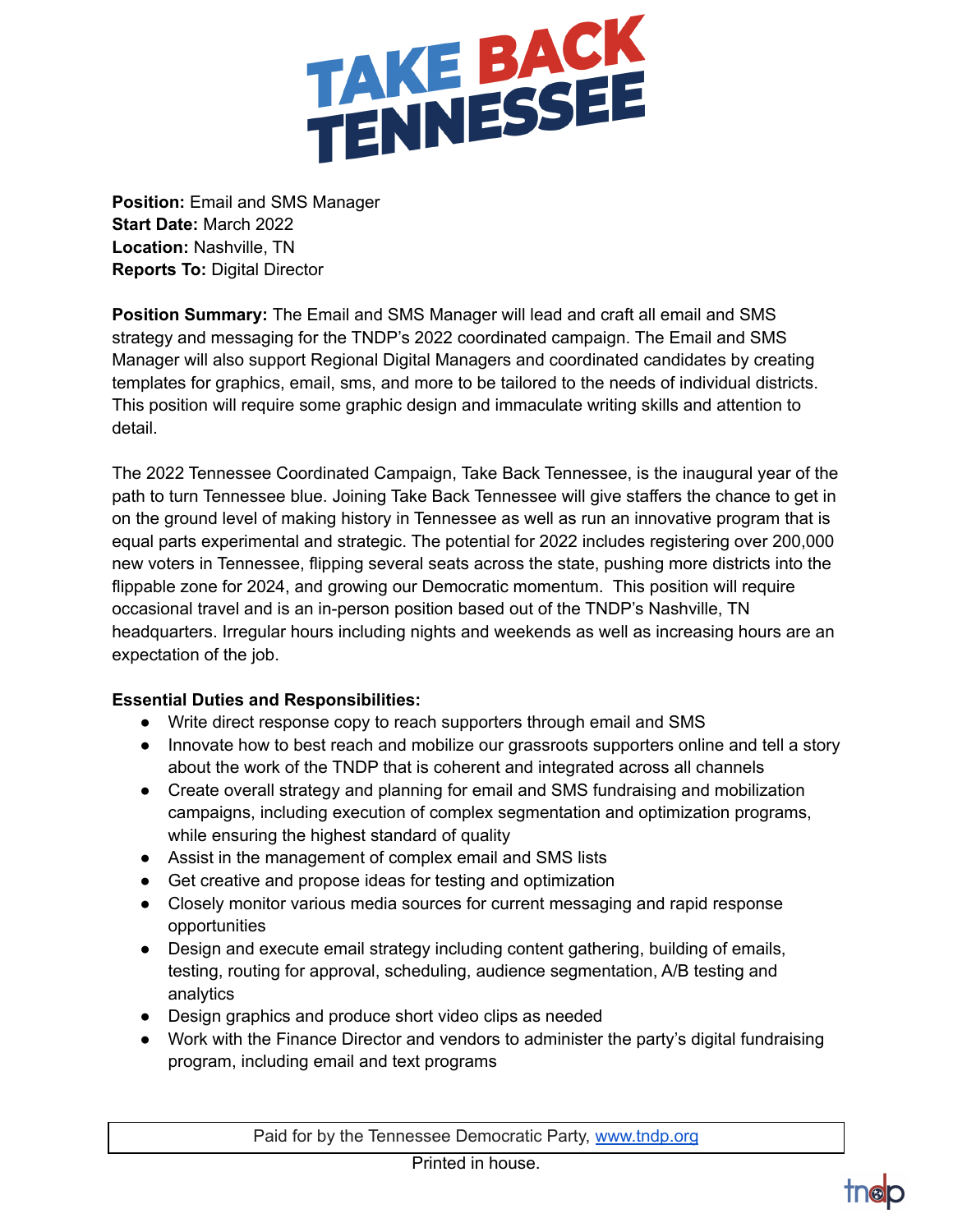

- Work with coordinated candidates and Regional Digital Managers to develop email and SMS plans and coordinate with them to make sure that their campaign message aligns with the party's plan
- Creating and leading trainings for staff, candidates, and county parties to improve email and SMS engagement
- Monitoring impact of digital work by producing digestible reports of online metrics and trends on an ongoing basis
- Work with and train staff, candidates, and county parties to make sure they're using digital communications tools effectively to amplify their message properly and using industry best practices
- Maintain a working knowledge of best practices for using online communications tools in a political environment
- Identify, investigate, and implement new technologies as they become available
- Other duties as assigned

## **Preferred Qualifications:**

- Reliable transportation and a valid driver's license
- Proficient in using CMSs. (Wordpress, Cloudflare, HiFi, Drupal, etc.)
- Experience with video editing for web ideally on Final Cut, Adobe Premiere, iMovie, or similar software
- Experience in graphic design, social media management, and strategic communications
- Knowledge and comfort with Google Suite, WordPress, video editing software, Photoshop or other graphic systems;
- Basic videography and photography skills

## **Required Qualifications:**

- 2+ years of political campaign/organizing/digital experience
- 1+ years working with an email, SMS, or direct marketing program for an electoral campaign, advocacy organization, or non-profit organization
- Detailed knowledge of NGP/VAN
- Working knowledge of HTML and CSS
- Working knowledge of website CMS, CRM, or mass email systems (e.g. Action Network, ActionKit, EveryAction, Mobile Commons)
- Experience with email and digital organizing, communications, and online fundraising
- Ability to create persuasive visual communications for use in online content, visual presentations, written reports, etc
- Proficient in Adobe Suite and Canva
- Experience sending fundraising emails, and managing a successful email program for a candidate, or political organization
- Understanding of email marketing, content development and analytics
- Experience creating well-designed graphics, SMS, and email templates

Paid for by the Tennessee Democratic Party, [www.tndp.org](http://www.tndp.org/)